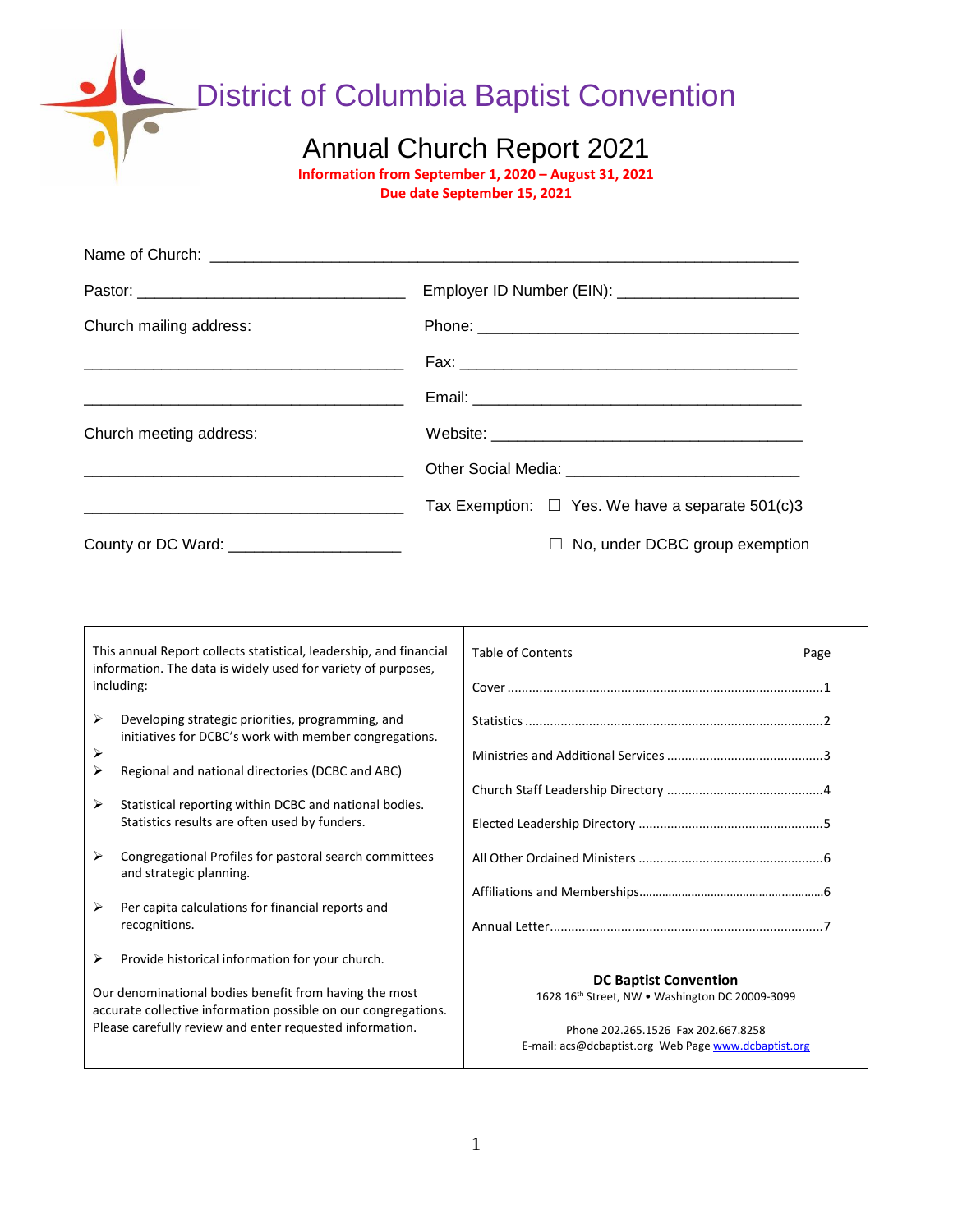# Annual Church Report **Statistics**

### **NAME OF CHURCH:**

| <b>MEMBERSHIP INFORMATION</b>           | RACIAL/ETHNIC<br>(Check boxes that apply)                                                                    |
|-----------------------------------------|--------------------------------------------------------------------------------------------------------------|
| <b>Total Church Membership:</b>         |                                                                                                              |
| <b>Total Resident Active Members:</b>   |                                                                                                              |
| <b>Total Resident Inactive Members:</b> | Black (African American) ______________________                                                              |
| New Member by Baptism:                  | <u>Saucasian (European American)</u> Saucenter Caucasian (European American)                                 |
| New Member by Letter or Other:          | Hispanic/Latino   Hispanic / Latino   Hispanic / Latino   Hispanic / Latino   Hispanic / Latino   Hispanic / |
| Member Lost by Death:                   |                                                                                                              |
| Member Lost by Letter or Other:         | <b>FINANCIAL INFORMATION</b><br>(Round dollar amount to nearest dollar.)                                     |
| <b>BAPTISMS</b>                         |                                                                                                              |
| 11 Years and under:                     |                                                                                                              |
| 12 to 17 years of age:                  | c. Gift to NCAMO (The Blessing): ____________                                                                |
| 18 to 29 years of age:                  | DCBC offers a plethora of trainings throughout                                                               |
| 30 and up                               | the year. A few of the trainings are listed below.<br>Please check any classes of interest:                  |
| <b>TOTAL BAPTISMS:</b>                  | Church Clerk                                                                                                 |
| SUNDAY SCHOOL/BIBLE STUDY/SMALL GROUPS  | <b>Grant Writing/Funding</b>                                                                                 |
| Children (Birth - 11):                  |                                                                                                              |
| Youth $(12 - 17)$ :                     | <b>Time(s) of Worship Service</b>                                                                            |
| Young Adults:                           | 7AM<br>11AM<br>11:30AM<br>7:30AM                                                                             |
| Adults:                                 | 8AM<br>8:30AM<br>12PM<br>12:30PM                                                                             |
| Seniors:                                | 1:30PM<br>9AM<br>9:30AM<br>1PM                                                                               |
| <b>Total Average Attendance:</b>        | 10AM<br>10:30AM<br>Other                                                                                     |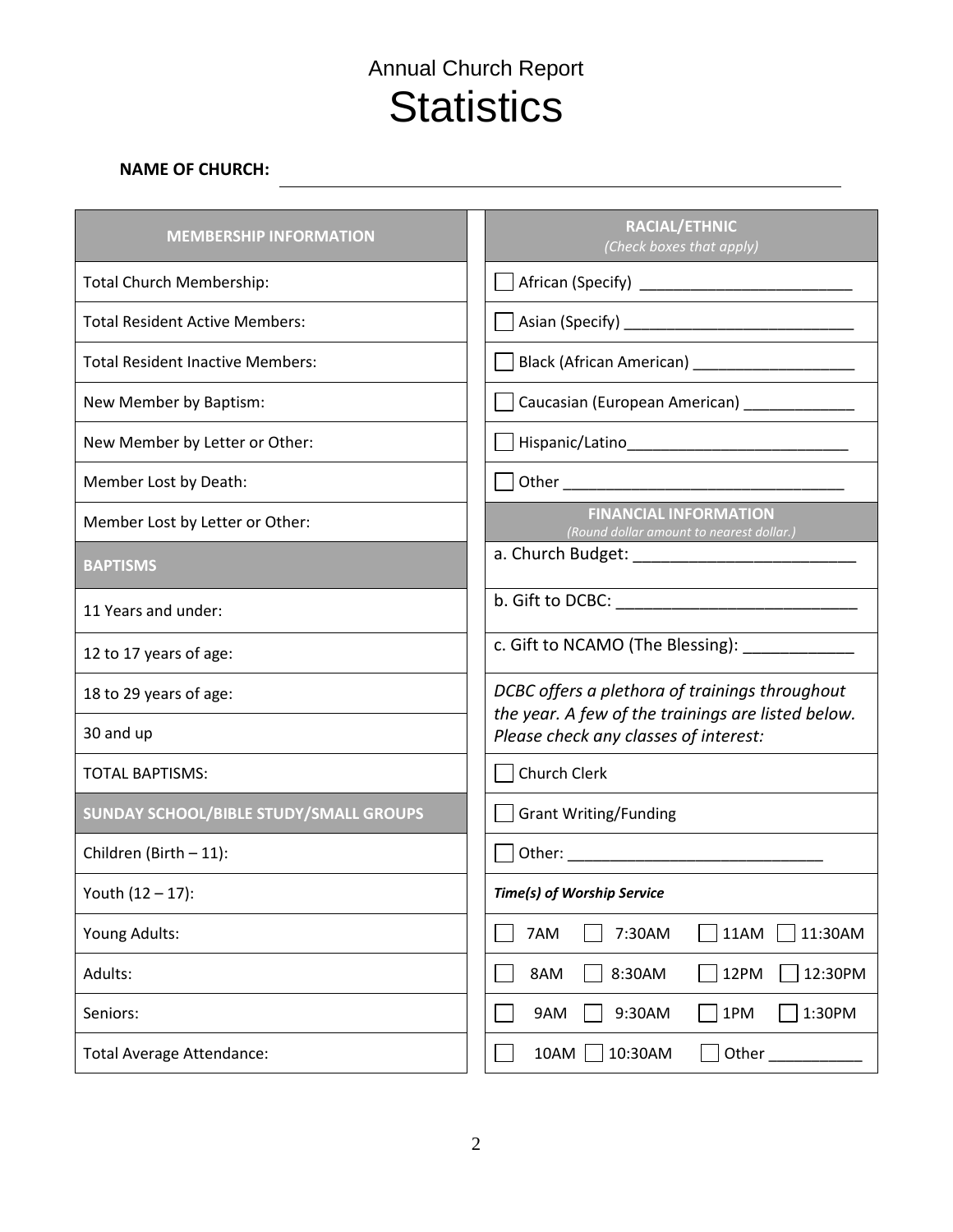# Annual Church Report Ministries and Additional Services

### **NAME OF CHURCH:**

Please check all ministries and additional services provided.

| <b>Ministries/Programs</b>                   | <b>Additional Services</b>        |
|----------------------------------------------|-----------------------------------|
| <b>Baby or Infant Ministry</b>               | Afterschool Program               |
| <b>Benevolence Ministry</b>                  | <b>Bank/Credit Union</b>          |
| Children's Church                            | Cooperative Play Group            |
| Children's Ministry                          | <b>Child Care</b>                 |
| <b>Clothing Pantry</b>                       | <b>Elementary School</b>          |
| Evangelism                                   | <b>GED/Adult Basic Education</b>  |
| Food Pantry                                  | <b>Head Start Program</b>         |
| <b>Food Distribution</b>                     | High School                       |
| <b>International Missions</b>                | Homeschool Program                |
| <b>Handicap Accessible Building</b>          | Middle School                     |
| <b>Homeless Ministry</b>                     | <b>Parents Time Out</b>           |
| <b>Mission Trip</b>                          | <b>Professional Counseling</b>    |
| Men's Ministry                               | <b>Professional Training</b>      |
| <b>Online Ministry</b>                       | Restaurant/Catering               |
| Sign Language Interpreters                   | Site for Educational Institution  |
| Senior Adult Ministry                        | <b>Tutorial Program for Youth</b> |
| <b>Special Needs Accommodations Ministry</b> | <b>Vocational Training</b>        |
| <b>Transportation to Church Services</b>     |                                   |
| <b>Vacation Bible School</b>                 |                                   |
| <b>Women's Ministry</b>                      |                                   |
| Young Adult Ministry                         |                                   |
| Youth Worship/Church                         |                                   |
| <b>Youth Ministry</b>                        |                                   |
|                                              |                                   |

Does the church support any missionaries? If so, please list their name(s) and location(s) below:

| Missionary Name: | Location  |
|------------------|-----------|
|                  |           |
| Missionary Name: | Location: |

Please add an additional sheet if needed to list missionaries the church is supporting.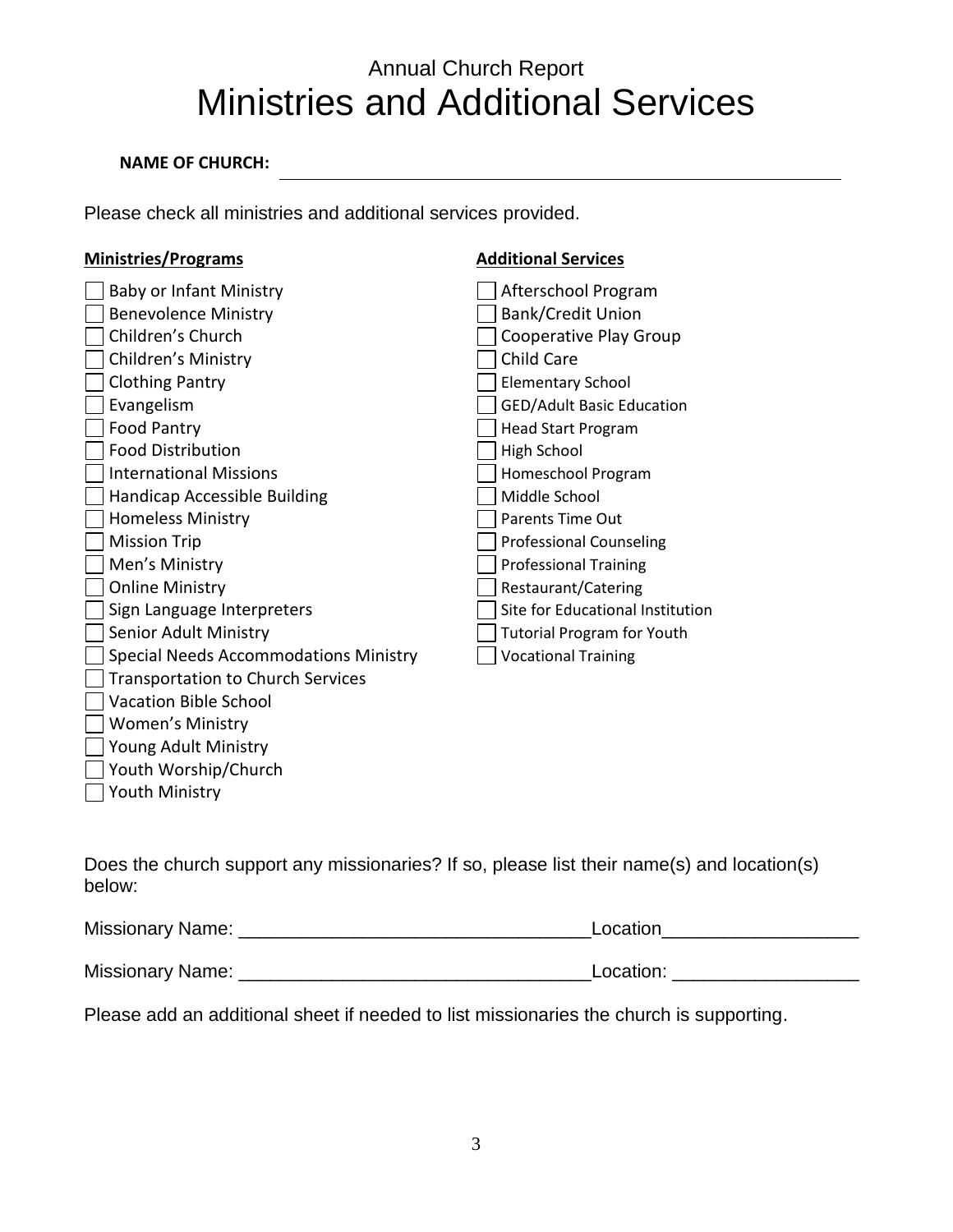# Annual Church Report Church Staff Leadership Directory

#### **NAME OF CHURCH:**

### **When completing pages 4-6, you have the option of typing the information on to the form or providing a directory of the church's staff, elected leaders and ordained ministers.**

Please list staff who is "permanently" employed with primary responsibility for broad areas of the church's ministry such as: Pastoral, Music, Education (Adult, Youth, Children, and Small Groups), Administration (Secretary, Business Manager), Directors for Women's and Men's Ministries, and Community Outreach.

| Position: Pastor         | Title & Name:         |          |
|--------------------------|-----------------------|----------|
|                          | Address:              |          |
| Part-Time:<br>Full-Time: | Home Phone:           | Unlisted |
| Licensed:                | Cell Phone:           | Unlisted |
| Ordained:                | Email Address:        |          |
| Position:                | Title & Name:         |          |
|                          | Address:              |          |
| Part-Time:<br>Full-Time: | Home Phone:           | Unlisted |
| Licensed:                | Cell Phone:           | Unlisted |
| Ordained:                | <b>Email Address:</b> |          |
| Position:                | Title & Name:         |          |
| Part-Time:               | Address:              |          |
| Full-Time:               | Home Phone:           | Unlisted |
| Licensed:                | Cell Phone:           | Unlisted |
| Ordained:                | Email Address:        |          |
| Position:                | Title & Name:         |          |
| Part-Time:               | Address:              |          |
| Full-Time:               | Home Phone:           | Unlisted |
| Licensed:                | Cell Phone:           | Unlisted |
| Ordained:                | Email Address:        |          |
| Position:                | Title & Name:         |          |
| Part-Time:               | Address:              |          |
| Full-Time:               | Home Phone:           | Unlisted |
| Licensed:                | Cell Phone:           | Unlisted |
| Ordained:                | Email Address:        |          |

#### **ORDAINED STAFF/PROFESSIONAL STAFF**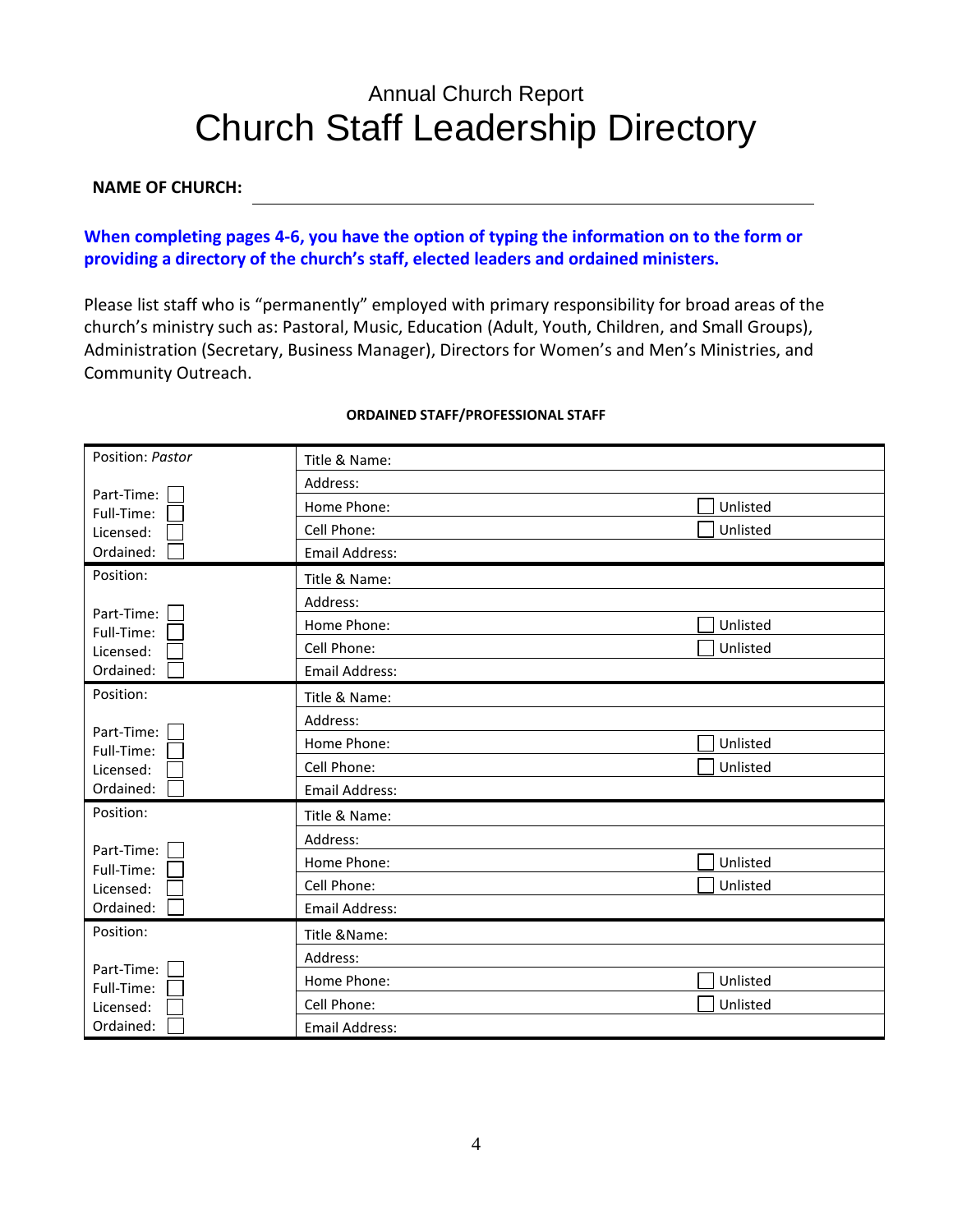# Annual Church Report Elected Leadership Directory

### **NAME OF CHURCH:**

Please update our listing of elected laity who have primary responsibility for leadership areas of the church's ministry such as: Music, Education (Adult, Youth, Children, Small Groups), Administration & Finance (Church Clerk, Treasurer), Directors for Women's & Men's Ministries, Community Outreach, Vacation Bible School, Chairpersons of Deacons & Trustees, etc.

#### **Please use an additional sheet if needed.**

| Position: Church Clerk        | Title & Name:         |          |
|-------------------------------|-----------------------|----------|
|                               | Address:              |          |
| Part-Time:<br>Full-Time:      | Home Phone:           | Unlisted |
| Licensed:                     | Cell Phone:           | Unlisted |
| Ordained:                     | <b>Email Address:</b> |          |
| Position: Chair of Deacon Bd. | Title & Name:         |          |
|                               | Address:              |          |
| Part-Time:<br>Full-Time:      | Home Phone:           | Unlisted |
| Licensed:                     | Cell Phone:           | Unlisted |
| Ordained:                     | <b>Email Address:</b> |          |
| Position: Chair of Trustees   | Title & Name:         |          |
|                               | Address:              |          |
| Part-Time:<br>Full-Time:      | Home Phone:           | Unlisted |
| Licensed:                     | Cell Phone:           | Unlisted |
| Ordained:                     | <b>Email Address:</b> |          |
|                               |                       |          |
| Position Treasurer            | Title & Name:         |          |
|                               | Address:              |          |
| Part-Time:                    | Home Phone:           | Unlisted |
| Full-Time:                    | Cell Phone:           | Unlisted |
| Licensed:<br>Ordained:        | <b>Email Address:</b> |          |
| Position: :                   | Title &Name:          |          |
|                               | Address:              |          |
| Part-Time:                    | Home Phone:           | Unlisted |
| Full-Time:                    | Cell Phone:           | Unlisted |
| Licensed:<br>Ordained:        | <b>Email Address:</b> |          |
| Position:                     | Title & Name:         |          |
|                               | Address:              |          |
| Part-Time:                    | Home Phone:           | Unlisted |
| Full-Time:<br>Licensed:       | Cell Phone:           | Unlisted |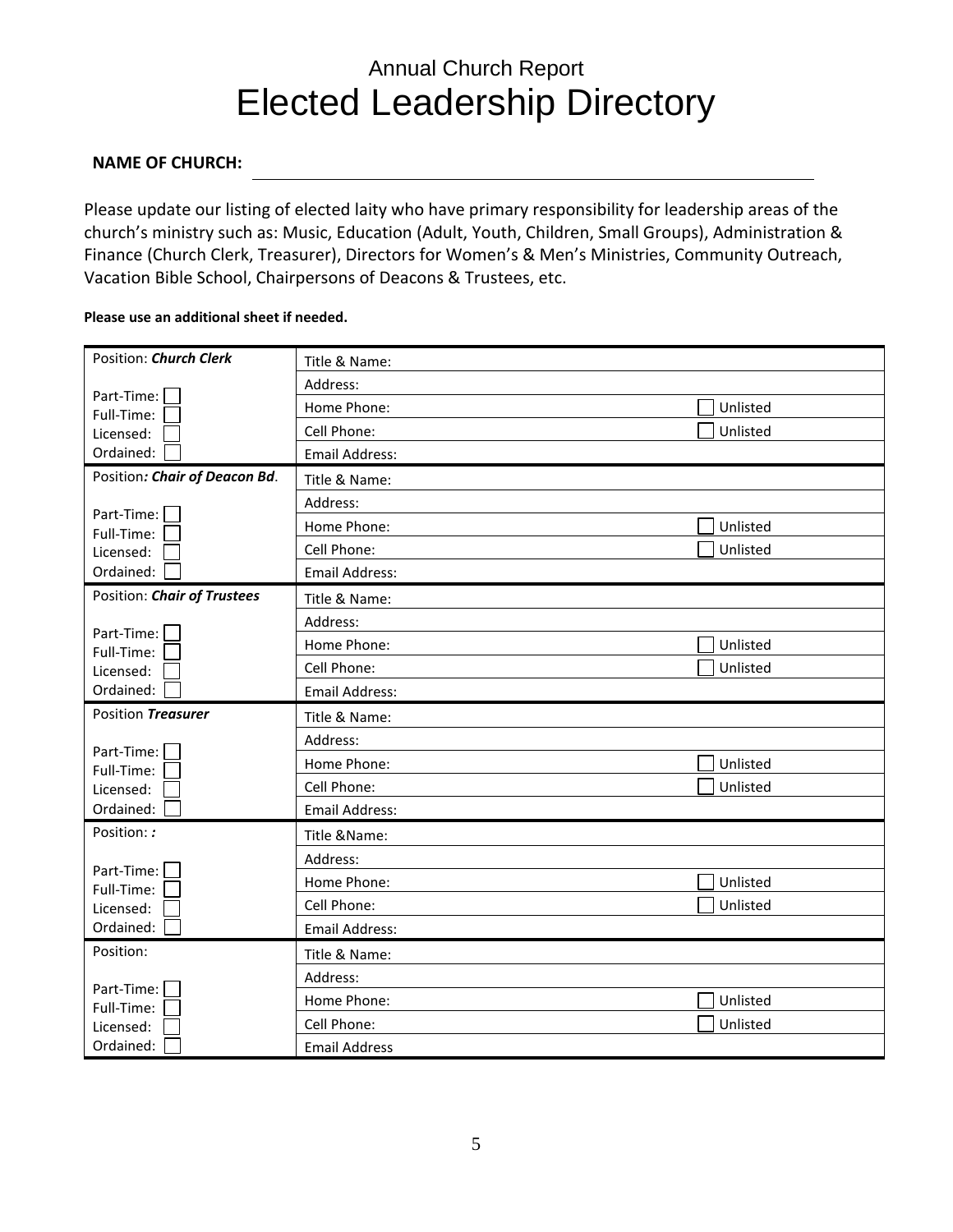## Annual Church Report Other Ordained Ministers

#### **NAME OF CHURCH:**

Please list names and addresses of all other ordained ministers who are members of your church.

#### **OTHER CHURCH MEMBERS WHO ARE ORDAINED MINISTERS**

| Title & Name    | Status: |
|-----------------|---------|
| <b>Address:</b> | Phone:  |
| Title & Name:   | Status: |
| <b>Address:</b> | Phone   |

#### **CHURCH MEMBERS ORDAINED**

| <b>Title &amp; Name</b> | Status: |
|-------------------------|---------|
| <b>Address:</b>         | Phone:  |
| Title & Name:           | Status: |
| <b>Address:</b>         | Phone   |

#### **MINISTERS DECEASED**

| Name: |  |
|-------|--|
| Name: |  |
|       |  |

# Affiliations and Memberships

Please check all organizations that the church has affiliations with or membership. This information will not be published.

| <b>Alliance of Baptists</b>             | National Capital Baptist Convention of  |
|-----------------------------------------|-----------------------------------------|
| American Baptist Churches USA           | America International, Inc.             |
| Association of Welcoming and Affirming  | National Baptist Church USA, Inc.       |
| <b>Baptists</b>                         | National Missionary Baptist Church      |
| Baptist Convention of DC and Vicinity   | <b>Convention of America</b>            |
| Baptist Convention of Maryland/         | Northern Baptist Virginia Association,  |
| Delaware                                | Inc.                                    |
| Baptist General Association of Virginia | Progressive National Baptist Convention |
| <b>Baptist World Alliance</b>           | Southern Baptist Convention             |
| <b>Cooperative Baptist Fellowship</b>   | The Virginia State Baptist Association, |
| Lott Carey                              | Inc.                                    |
| <b>Mid-Atlantic Cooperative Baptist</b> | United Church of Christ                 |
| Fellowship                              | $\Box$ Other (Fill in) $\_$             |